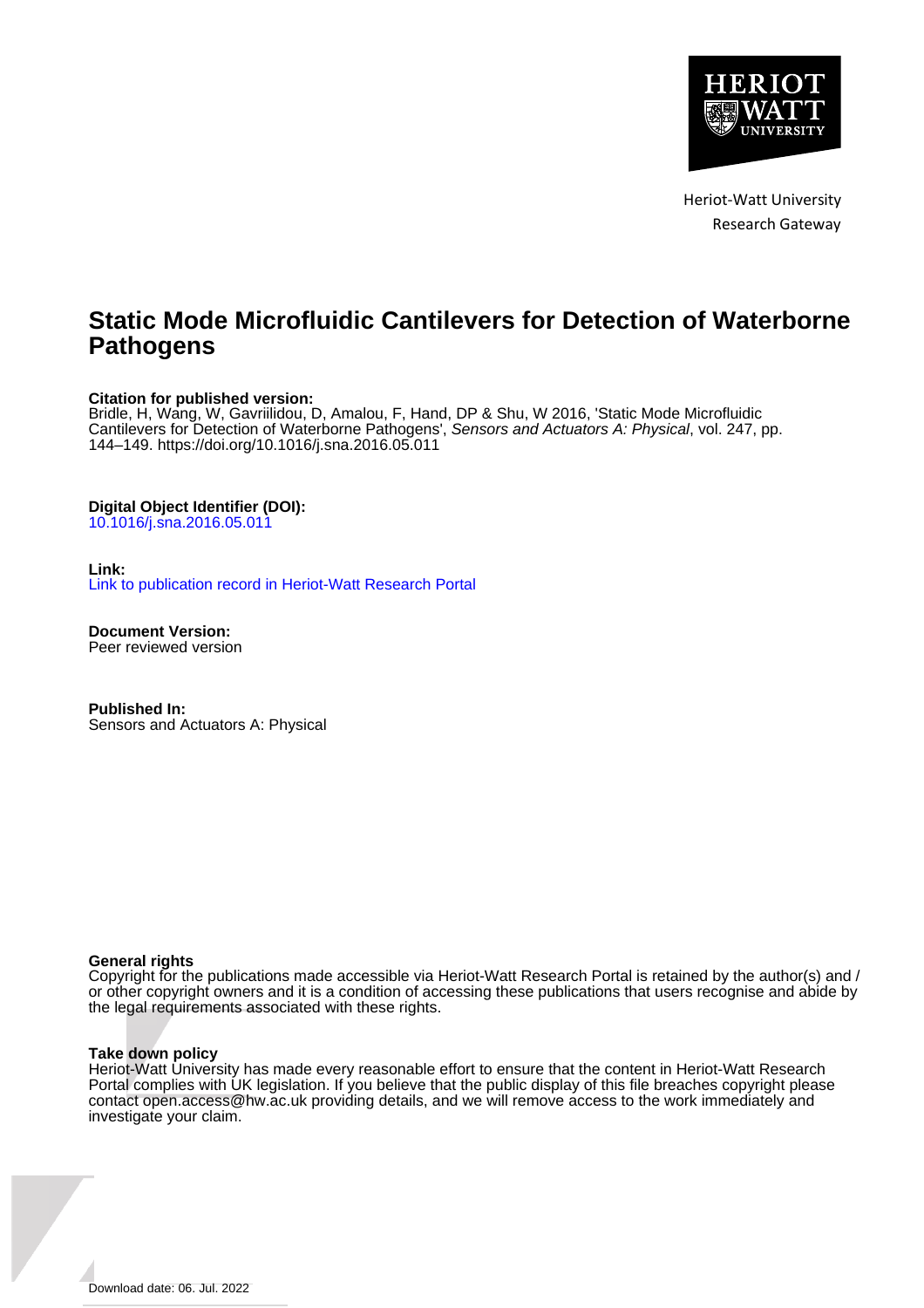### Accepted Manuscript

Accepted date: 5-5-2016

Title: Static Mode Microfluidic Cantilevers for Detection of Waterborne Pathogens

Author: Helen Bridle Wenxing Wang Despoina Gavriilidou Farid Amalou Duncan P. Hand Wenmiao Shu



| PII:           | S0924-4247(16)30222-9                           |
|----------------|-------------------------------------------------|
| DOI:           | http://dx.doi.org/doi:10.1016/j.sna.2016.05.011 |
| Reference:     | SNA 9661                                        |
| To appear in:  | Sensors and Actuators A                         |
| Received date: | 10-12-2015                                      |
| Revised date:  | $17 - 3 - 2016$                                 |

Please cite this article as: Helen Bridle, Wenxing Wang, Despoina Gavriilidou, Farid Amalou, Duncan P.Hand, Wenmiao Shu, Static Mode Microfluidic Cantilevers for Detection of Waterborne Pathogens, Sensors and Actuators: A Physical <http://dx.doi.org/10.1016/j.sna.2016.05.011>

This is a PDF file of an unedited manuscript that has been accepted for publication. As a service to our customers we are providing this early version of the manuscript. The manuscript will undergo copyediting, typesetting, and review of the resulting proof before it is published in its final form. Please note that during the production process errors may be discovered which could affect the content, and all legal disclaimers that apply to the journal pertain.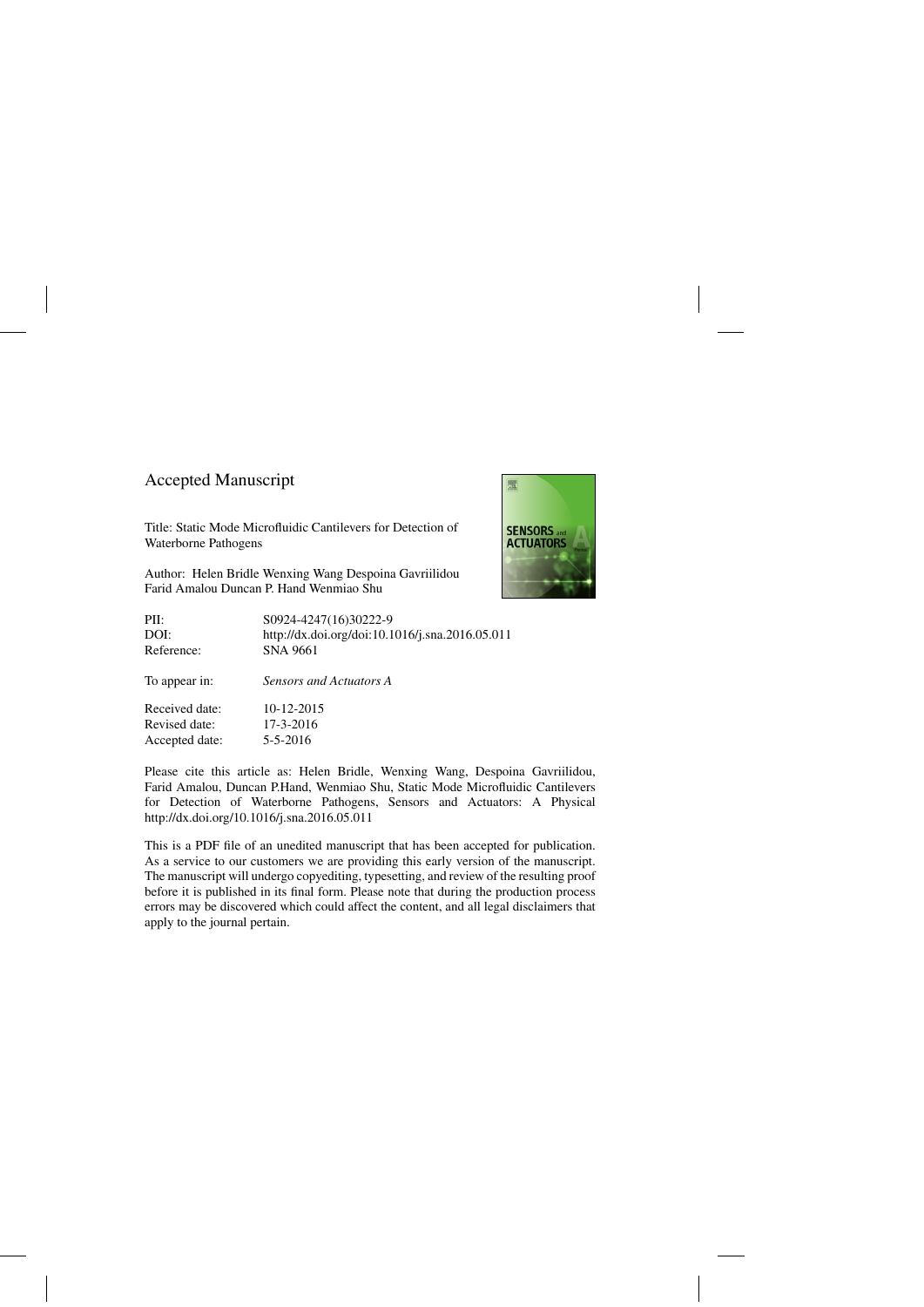# **Static Mode Microfluidic Cantilevers for Detection of Waterborne Pathogens**

Helen Bridle<sup>1,2</sup>, Wenxing Wang<sup>1</sup>, Despoina Gavriilidou<sup>2</sup>, Farid Amalou<sup>1</sup>, Duncan P. Hand<sup>3</sup>, Wenmiao Shu<sup>1</sup>

<sup>1</sup>Institute of Biological Chemistry, Biophysics and Bioengineering, School of Engineering and Physical Sciences, Heriot-Watt University, EH14 4AS <sup>2</sup>School of Engineering, University of Edinburgh, King's Buildings, EH9 3JJ (when the work was done); now Imperial College London <sup>3</sup>Institute of Photonics and Quantum Sciences, School of Engineering and Physical Sciences, Heriot-Watt University, EH14 4AS

Corresponding author: [h.l.bridle@hw.ac.uk;](mailto:h.l.bridle@hw.ac.uk) 0131 451 3355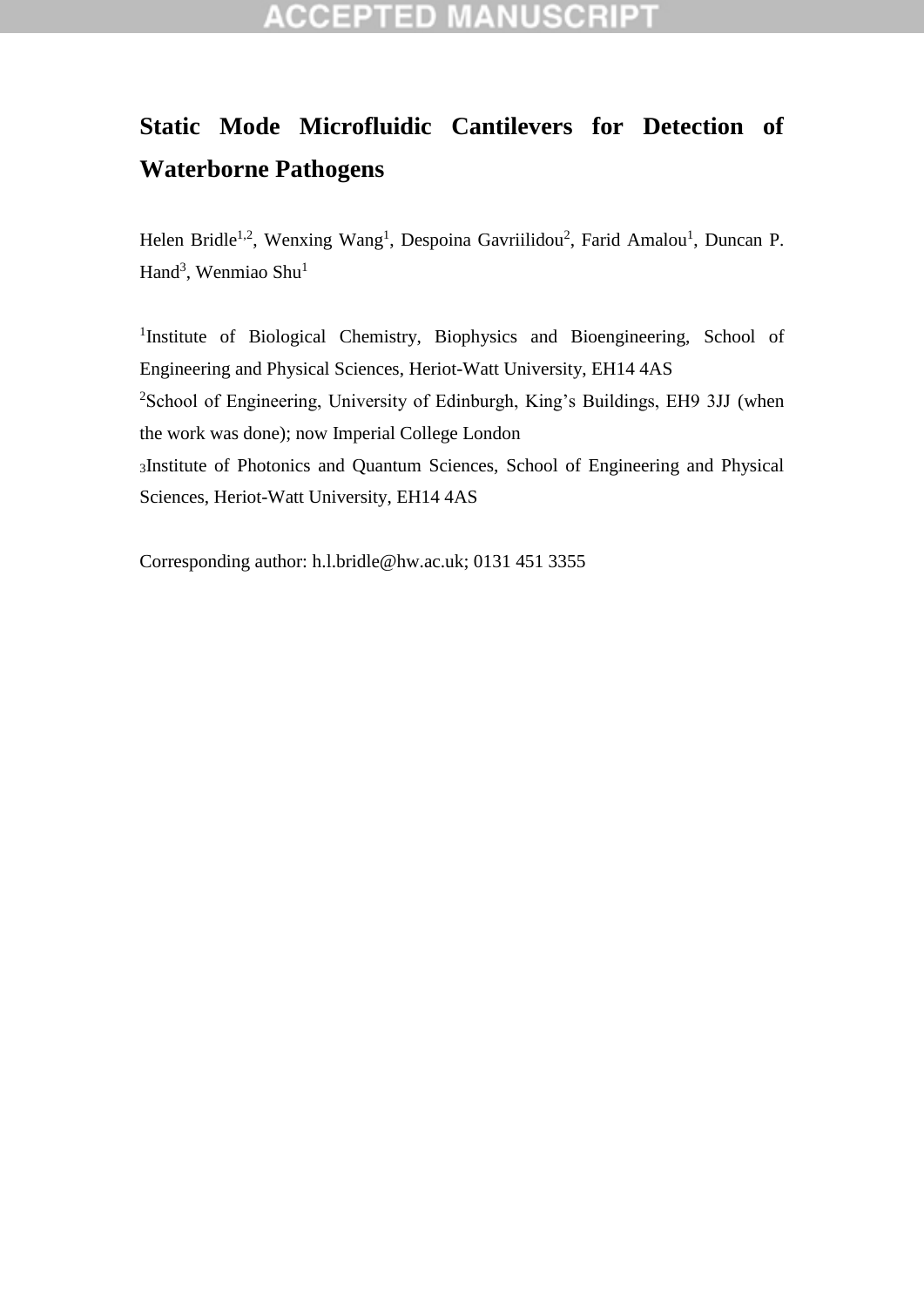### **HIGHLIGHTS**

- Low-cost manufacturing of microfluidic cantilevers
- Detection of waterborne parasites in a cantilever format
- New manufacturing method utilising laser cutting and polyimide for cantilevers

### **ABSTRACT**

This paper reports on the first demonstration of polymeric microfluidic cantilever sensors. Microcantilever sensors, magnetic beads, and microfluidic technology has been combined to create a polymer based biosensor. Using cheap materials like polyimide, a simple fabrication method has been developed to produce cantilevers with an embedded microfluidic channel. The advantage of this approach is that the addition of a microfluidic channel enables the analysis of smaller volumes and increases the capture efficiency in applications detecting rare analytes. As a proof of principle the system has been applied for the detection of the waterborne protozoan parasite *Cryptosporidium*, achieving sensitivity comparable to QCM, whereas a previous set-up without the microfluidic channel was unable to detect the parasite.

**Keywords:** microfluidics, cantilever, *Cryptosporidium*, detection

### **Introduction**

Cantilever biosensors have demonstrated impressive sensitivity for the detection of nuclei acids, proteins and cells [\[1-4\]](#page-11-0). However, in solution, when operated in the resonance mode, viscous damping severely degrades the resolution [\[5\]](#page-12-0). Alternatively, cantilevers can be operated in static mode, with surface stress determining the degree of cantilever bending. While this eliminates the problem of viscous damping for measurements in liquid, the challenge then becomes effective delivery of the sample to the cantilever surface. This challenge is especially important in applications where relatively large analyte sample volumes are necessary, e.g. environmental monitoring [\[6\]](#page-12-1). In order to address this, immobilisation strategies can be optimised to attempt to maximise capture efficiency of the sensor or external forces can be utilised to enhance delivery [\[7\]](#page-12-2).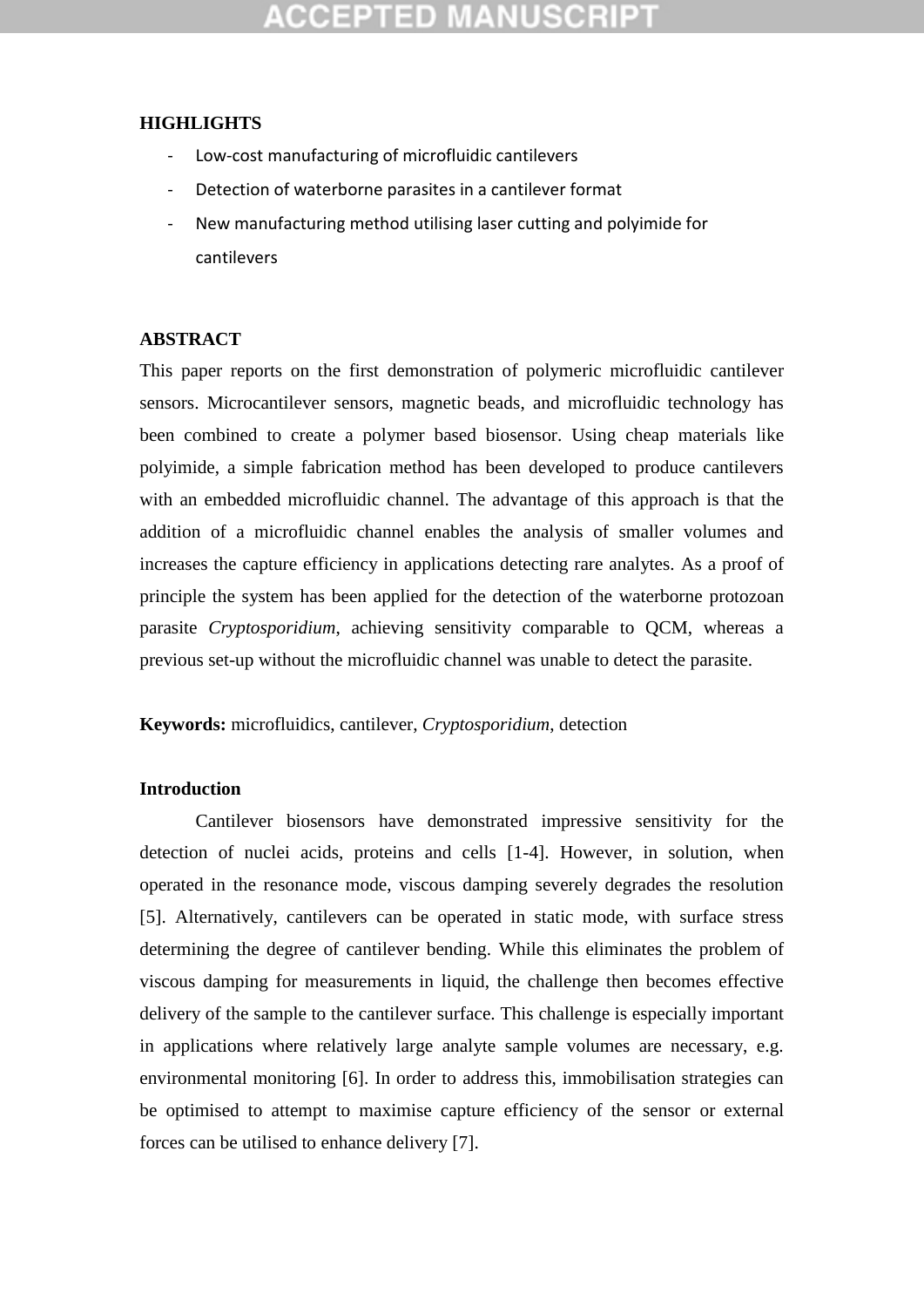Previously, cantilevers have been embedded within microfluidic systems [\[8,](#page-12-3) [9\]](#page-12-4); and more recently, smaller-scale microfluidics which fits onto the cantilever surface itself is demonstrated. For example, the Manalis group have developed microfluidics upon cantilevers, manufactured from silicon and employed in the resonance mode. This highly successful strategy has lead to the weighing of single cells in fluid [\[5\]](#page-12-0). Very few other microfluidic cantilever systems have been reported [\[10\]](#page-12-5). However, the materials and fabrication approaches are expensive. Additionally, while the latter work provides an interesting method of weighing individual microorganisms, specificity in pathogen detection is not offered.

*Cryptosporidium* is a protozoan pathogen, which is highly problematic for the water industry due to a low infectious dose [\[11\]](#page-12-6) and high degree of robustness which enables long survival times in water along with resistance to standard disinfection by chlorination [\[12\]](#page-12-7). Several biosensor technologies have been applied to the detection of *Cryptosporidium* as reported in a recent review article [\[13\]](#page-12-8). Both quartz crystal microbalance (QCM) [\[14\]](#page-12-9) and piezoelectric macrocantilever (PEMC) [\[15\]](#page-12-10) approaches utilised relatively large flow cells and delivery of the sample to the sensor surface was not characterised.

Here we present the low-cost manufacture of polymeric microfluidic cantilevers and demonstrate the effectiveness of this set-up in improving transport to the sensor in both the detection of pathogens and DNA. The approach reported here has the advantage of ensuring effective sample delivery to the surface of the sensor, enabling high capture efficiency, which is useful in the situation of detecting rare pathogens. Miniaturisation of sample delivery in this way limits the throughput of devices, although there is potential to negate this problem through parallelisation or effective sample pre-processing. Previous unpublished work by the authors using microcantilevers without microfluidic channels presented low sensitivity to *Cryptosporidium* oocysts whereas use of the microfluidic channel has enabled a detection limit of 1 x  $10<sup>5</sup>$  oocysts/mL. However, the main advantage of the system presented here over previous microfluidic cantilever set-ups is that since the device is made entirely of polyimide it is both cheaper and easier to manufacture.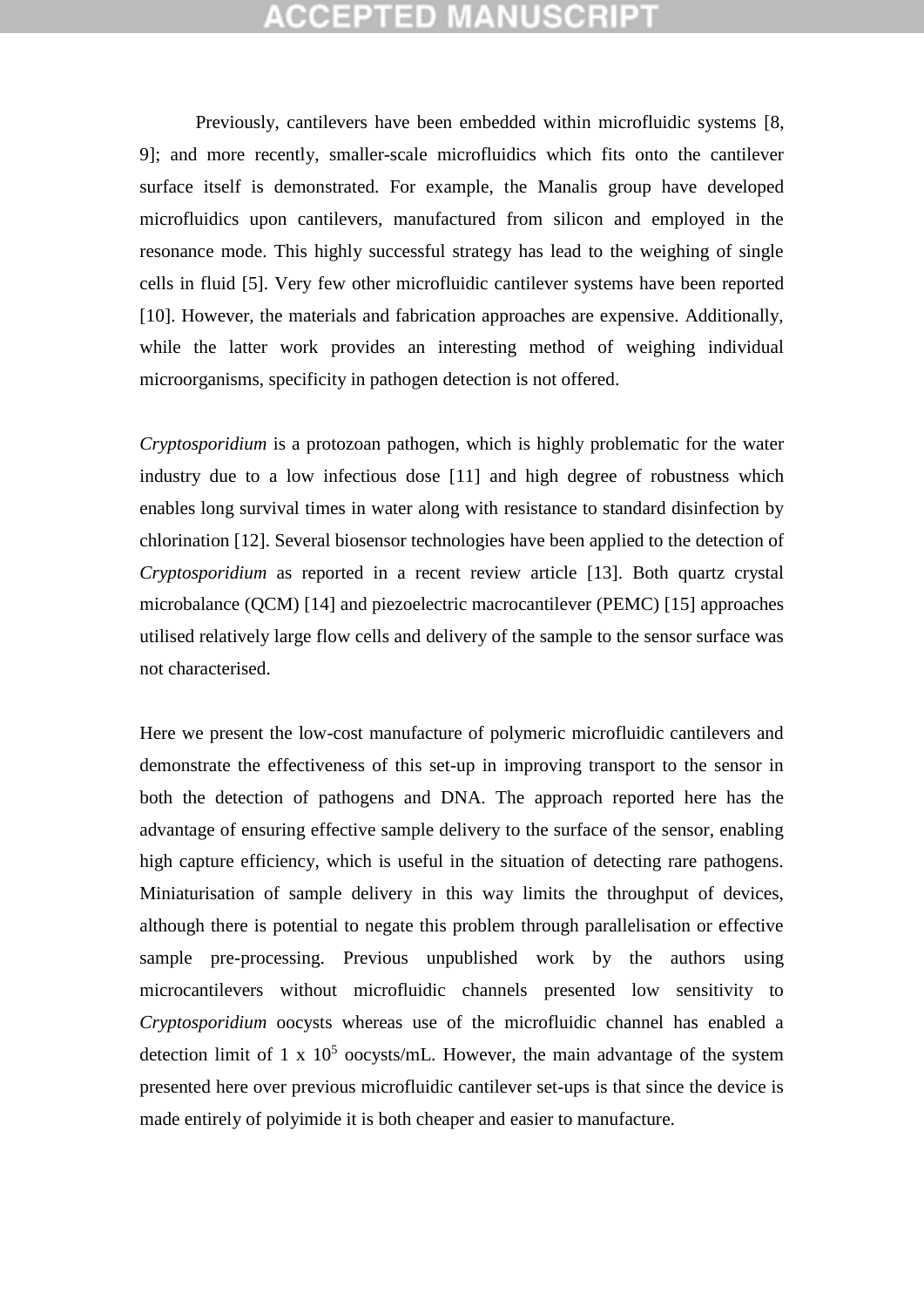#### **2. Materials and Methods**

#### 2.1 Cantilever manufacture

The sensor was precision fabricated using a photolithography method. Firstly, a sheet of polyimide (7.6 micron thick, 3 inch x 50 inch,VHGLABS Kapton® (Polymide)) was sputter-coated with an adhesive layer of chrome (5 nm) followed by a layer of gold (20 nm) using gold evaporation system (BOC Edwards Auto 500). Secondly, this gold-coated polyimide was attached to a sheet of 20  $\mu$ m thick positive photoresist (photopolymer dry film resist, ORDYL), and the two sheets were bonded together using pressure applied at 95ºC. Thirdly, a mask (fabricated by microlithography) was employed to control the UV exposure (exposure time of 30 seconds) creating patterns of microchannels. Fourthly, the UV exposed sheet was developed (Developer conc. for 4615 dry film Mega Electronics Ltd) for 20 seconds removing the positive photoresist in the exposed areas. These areas define the microfluidic channels. Fifthly, the microchannels were sealed using 25 µm polyimide tape as a top layer. This process is summarised in Figure 1A. Finally, a short pulsed (65 ns) laser of wavelength 532 nm was used to cut the structures into individual microcantilever microfluidic chips, with cantilever dimensions of 1.5 mm in length and 300 μm in width. Each cantilever contained one U shaped microfluidic channel with channel sizes of 60 μm in width, 20 μm in height and total of 3 mm in length (Figure 1B).

### 2.2 Cantilever Set-Up and Operation

The cantilever set-up developed in this paper includes a rotary valve, microcantilever chip with a microchannel fabricated on top that is connected with tubing to a gravity fed pumping system (1) via the rotary valve (2), laser diode (7), position-sensitive detector (PSD) (8), a magnet (http://uk.rs-online.com/web/p/magnets/6950184/) and microscope with a digital CCD camera (9) (Figure 1C; numbers relate to the labels in Figure 1C). The magnet is located immediately below the cantilever and has a pull force of 3.3kg. The cantilever system is set up on an optical table (4) (Newport Laminar Flow isolator) to reduce vibrations. The system is mounted in a nontransparent box (3) made of PMMA (5mm thickness), with thermal insulated materials (10mm thickness), which reduces the external disturbance from air flow, background light, and temperature variations in the lab $[\pm 0.5$  degree]. The rotary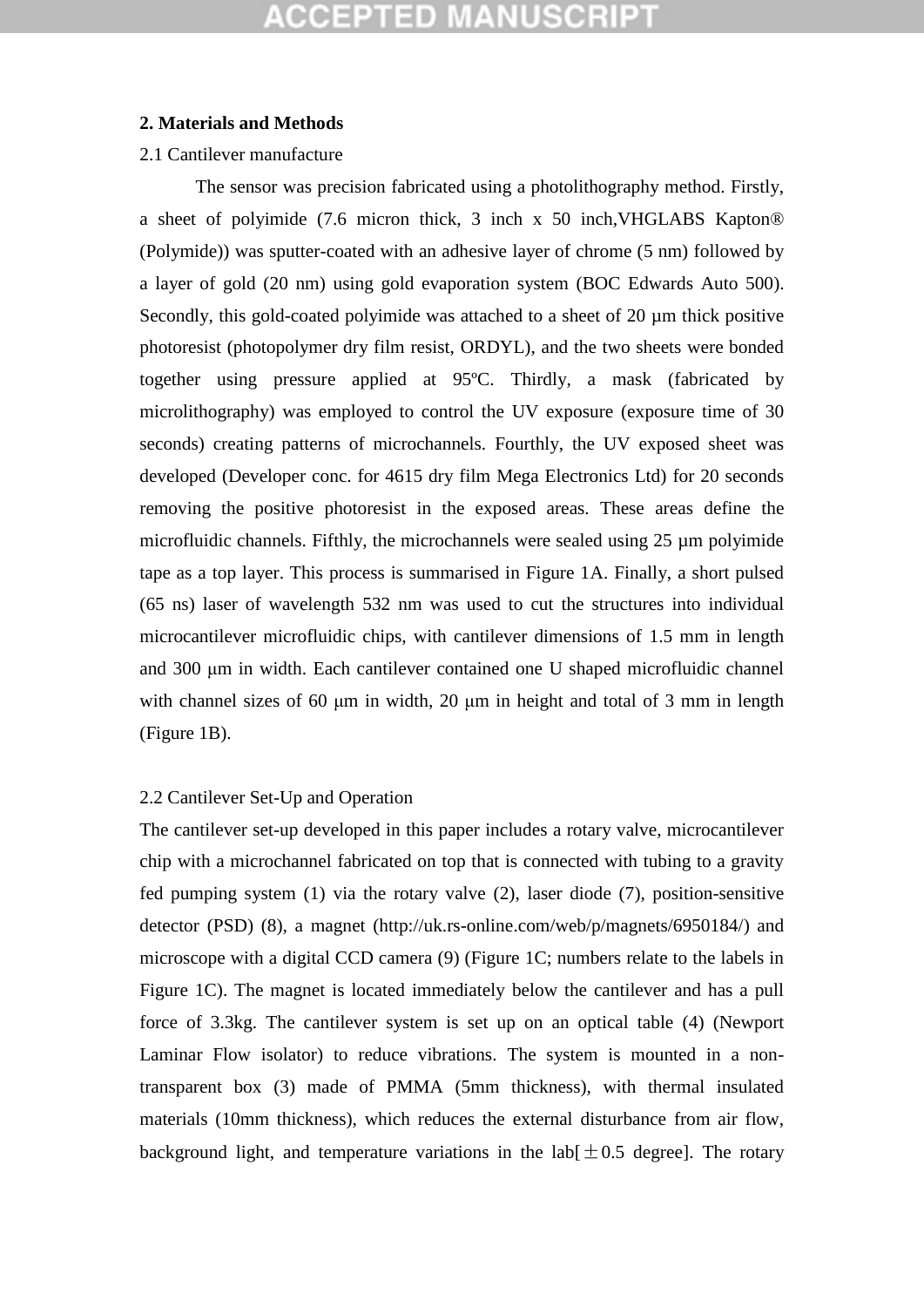valve switch device is computer-controlled via RS-232 and is used to switch between the flow different liquids into the microchannel on the cantilever surface. With gravity pumping of the liquid (1 mL/h), spikes in the results curve can be significantly reduced. The optical resolution of the microscope is  $5 \mu m$ , which is used to confirm that the laser beam is on the tip of the cantilever. The laser beam, at an angle of 45, reflected by the cantilever is aligned on to a position-sensitive detector (PSD), at a distance of 5cm from the cantilever, and an amplifier is used to amplify the current signal from the PSD and convert into voltage signals. A National Instrument data acquisition card is then used to record data in LabView.

#### 2.3 Detection of *Cryptosporidium*

Reagents: Viable *C. parvum* oocysts were purchased from Creative Science Company, Moredun Research Institute. Magnetic beads and goat polyclonal antibody immunoglobulin G (IgG) specific to *C. parvum* were purchased from Waterborne Inc. Phosphate-buffered saline (PBS) was obtained from Sigma-Aldrich.

Functionalization of cantilever microfluidic biosensor with protein G, antibody IgG and immobilization with *C. parvum* solution: The sensor was functionalized with protein G solution (20 mg/mL) for 2 hours, IgG solution (20 μg/mL) for another 2 hours [\[16\]](#page-13-0) and finally exposed to *C. parvum* solution (between  $1x10<sup>5</sup>$  oocysts/mL and 1x10<sup>7</sup> oocysts/mL in DI water) for 10 mins causing the oocysts' immobilization on the surface of the sensor. After each step was complete, the sensor was rinsed with PBS solution (10mM, pH 7,4). After immobilization of oocysts, the biosensor was left to stabilize and afterwards it was incubated with magnetic beads solution (Crypto-Grab, Waterborne Inc, 2.5 mg/mL) for 20 minutes. Finally the sensor was rinsed with PBS solution. Every rinsing was performed in order to remove the unbound reagents. The protocol was performed in room temperature. The flow rate for all steps was 1 mL/hr.

#### **3. Results and Discussion**

#### 3.1 Cantilever manufacture

Microfluidic channels embedded in silicon cantilevers have previously been manufactured using dry etching. In order to utilise low-cost polyimide materials an alternative fabrication method was required for the production of microfluidic channels. A method using simple lithographic techniques was employed, as described in detail in the materials and methods, and illustrated in Figure 1B.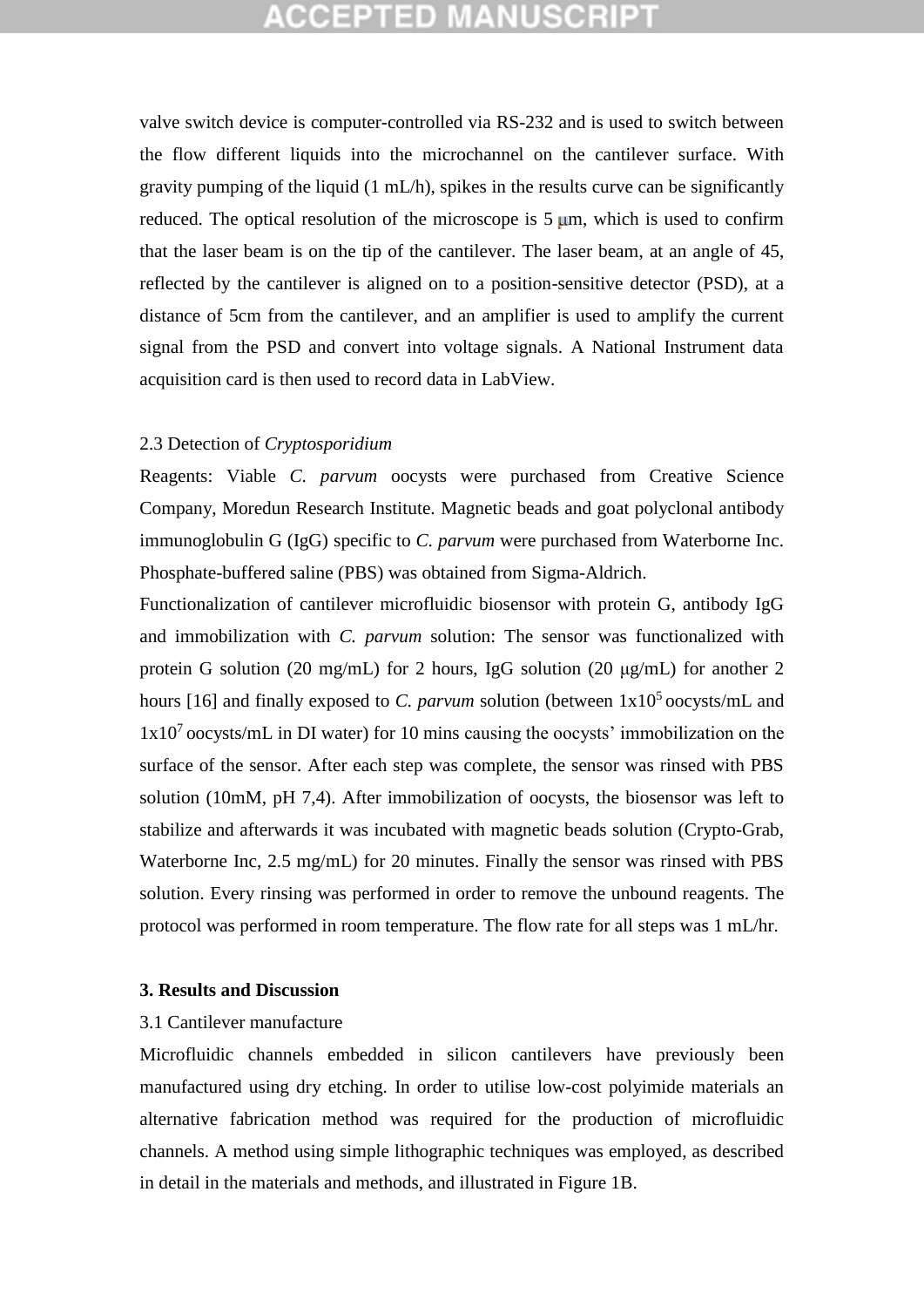#### 3.2 Cantilever Characterisation

Following production of the cantilevers, the system was characterised using optical microscopy. Figure 2 shows an optical microscope image of polyimide fabricated cantilevers with embedded microchannels. The width of the cantilever was designed to be 300 μm and the channel is 60 μm wide. Images from several cantilevers were taken, and an average of 5 measurements revealed the channel width was 60  $\mu$ m  $\pm$  3  $\mu$ m, illustrating that the variability in fabrication was small and that this is therefore a reproducible method. The images illustrate that cantilevers of different lengths can be manufactured using this protocol, though for all subsequent experiments cantilevers of length 1.5 mm were employed.

In the cantilever set-up illustrated in Figure 1C cantilever performance was tested. Flow through the microfluidic channel had no influence upon deflection with the cantilever remaining stable. Various flow rates were trialled and an upper of limit of 1mL/hr was determined. This was limited primarily by the choice to operate using gravity driven flow. While the bonding technique could tolerate higher pressures, and therefore flow rates, pumping of fluids through the channel was observed to result in spikes in the cantilever read-out.

The final performance characterisation involved system calibration with magnetic beads (Figures 1D and 4A). Figure 3A illustrates the schematic of detection employed for the waterborne parasite under investigation. Although detection of whole cells has been demonstrated in cantilever systems, this has typically been in resonance frequency set ups and without the use of specific recognition elements [5][\[17\]](#page-13-1); it remains a challenging task in mass-sensitive systems as coupling of the binding event to the sysem deflection is critical and this is often weak for larger analytes like cells. This is particularly important in the type of assay reported here where analyte binding is a key step. Additionally, factors such as surface stress also contribute to the observed signal. Therefore, the use of magnetic beads was selected to amplify the signal. Figure 1D illustrates the operation and set-up with this detection principle with a magnet located beneath the cantilever holder. To determine that the magnet strength and magnetic bead concentration were appropriate a series of experiments flowing different concentrations of magnetic beads through the system were performed. As seen in Figure 4A, quantitative results were obtained with a series of dilutions indicating that the cantilever read-out was proportional to the magnetic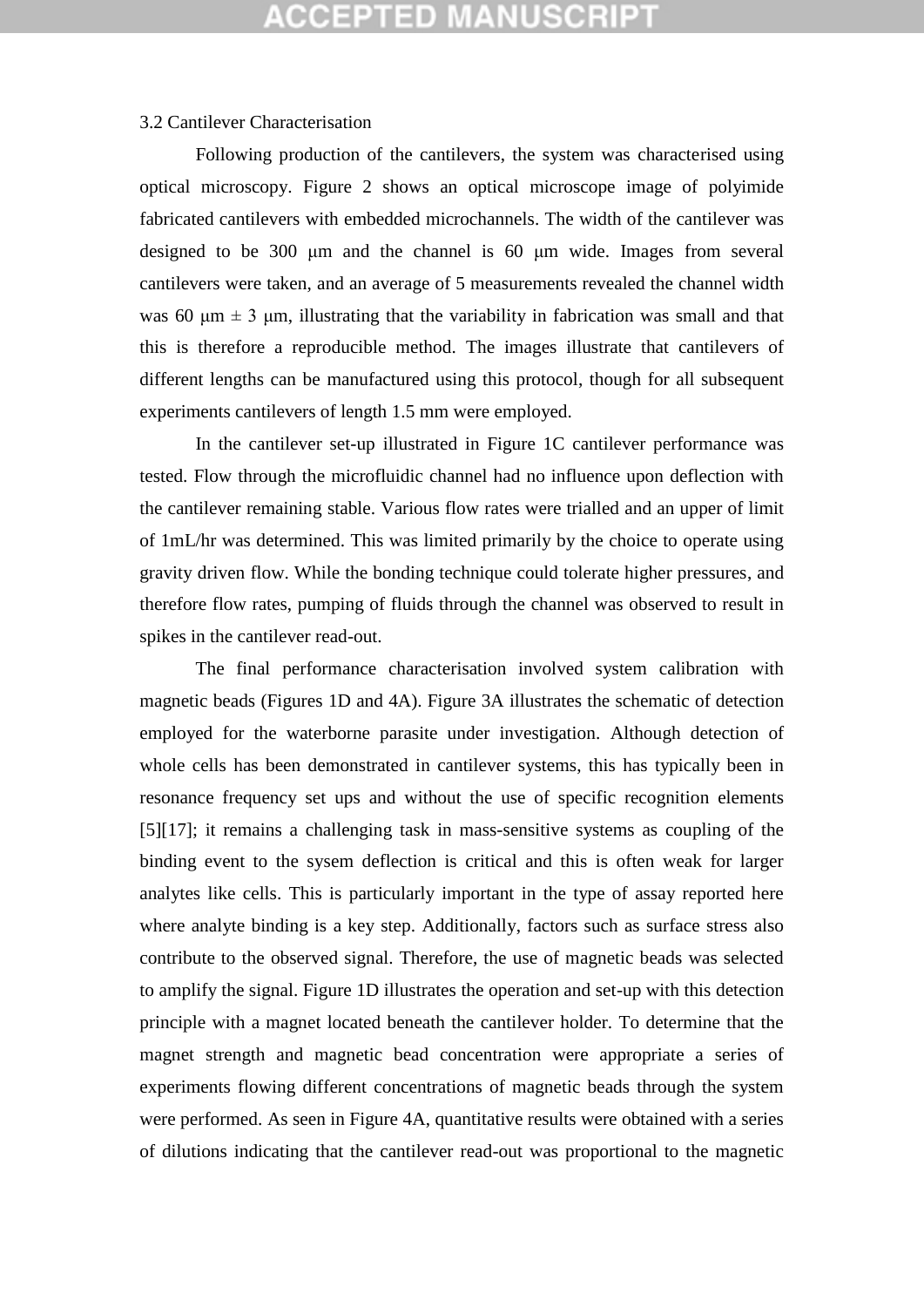bead concentration within the channel, thus confirming this approach was suitable for quantitative pathogen detection.

#### 3.3. Pathogen Detection

The microfluidic cantilever system was applied to the detection of the waterborne protozoan pathogen, *Cryptosporidium*. Detection of this pathogen is challenging since it is often present at low concentrations. However, since ingestion of only a few oocysts is sufficient to cause disease it is important to maximise capture efficiency of oocysts within any biosensor system.

Our initial work (unpublished) exploring the potential of cantilever sensors to detect this pathogen were unpromising with the parasite going undetected even at high concentrations. The most likely explanation for this was the sample size and time required for delivery of the pathogen to the surface. Since, an identical set-up was employed during cantilever functionalisation, limitations in delivery of one of the immobilisation reagents and/or the antibody to the surface might also have contributed to the poor detection.

The time allowed for oocyst exposure to the surface was 10 mins. In the set-up without a flow system using 1mL of solution the time was insufficient to result in a high capture efficiency on the cantilever surface. The time taken, t, for a particle to diffuse a distance, d, is given by:

$$
d \sim \sqrt{Dt}
$$
 Equation 1

where D is the diffusion coefficient  $(5x10^{-10} \text{ cm}^2/\text{s}$  for oocysts) [\[6\]](#page-12-1), [\[18\]](#page-13-2). This would suggest that oocysts diffuse around 0.002 mm in ten minutes.

However, consideration of diffusion may not be appropriate for oocysts as it has been reported that for micron-sized particles [24], hydrodynamic and gravitational forces are often significant compared to Brownian forces [\[19\]](#page-13-3). In the static case, hydrodynamic forces are not relevant and the gravitational force can be determined using the particle free settling velocity, Us. This is given by:

$$
U_s = \frac{2\Delta\rho g \alpha^2}{9\mu}
$$
 Equation 2

where  $\Delta \rho$  (kg/m<sup>3</sup>) is the particle density (1045.4) minus the density of water (997), g is the acceleration of gravity (9.81 m/s<sup>2</sup>),  $\alpha$  is the particle radius (2.5  $\mu$ m for C.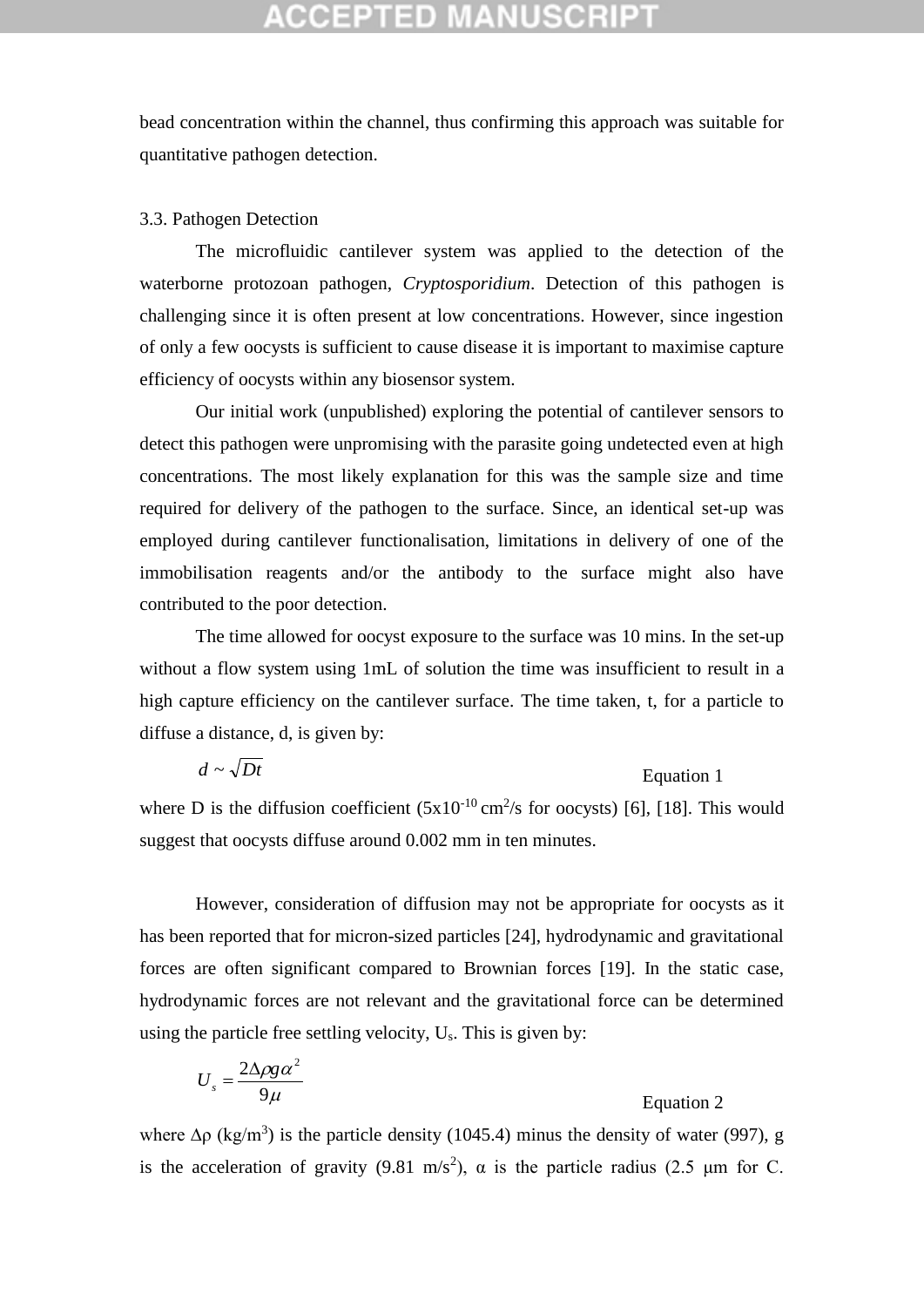*parvum*) and  $\mu$  is the water viscosity (8.91x10<sup>-4</sup> kg/ms), and is 0.74  $\mu$ m/s for *C*. *parvum*. Our calculated figure compares to the slightly lower values of 0.35 and 0.5 µm/s reported in the literature. Although oocyst travel by sedimentation is around an order of magnitude greater than that of diffusion, and additionally is focused in the direction of the substrate, this is still unlikely to enable efficient delivery of oocysts to the cantilever surface within ten minutes, since using an average of the above values of 0.53 µm/s, allows for a distance of only 0.31 mm to be covered. If a test volume of 0.1 mL was utilised it would take days (assuming the volume was solely located on top of the cantilever). However, the non-flow set-up also has the disadvantage that in the flow cell set-up, which is wider, longer and deeper than the cantilever, many oocysts will initially be distributed under or to the sides of the cantilever and therefore be unable to reach the binding surface, especially allowing for sedimentation. Oocysts could not be detected even after 1 hr.

Within the microfluidic cantilever set-up, both diffusion and settling are still valid methods of oocyst transport to the surface within the channel laminar flow environment. Given the volume of the channel (0.0036  $\mu$ L) and the flow rate (1 mL/hr) it is clear that the transit time within the channel is much less than 1s. With a channel height of 20 µm the maximal distance (in the z direction) to be travelled by an oocyst within this time is  $10 \mu m$  (allowing for the size of the oocyst). It must however be remembered that there is an even distribution of oocysts across the channel height and many will need to travel significantly less than this distance to reach the binding surface. While it is clear that not all oocysts will reach the surface even in the microfluidic cantilever set-up the chances are greatly improved. Increasing the number of encounters with the immobilised antibodies increases the likelihood of a binding event occurring and will therefore increase the capture efficiency of the system.

With the microfluidic cantilever system a series of different *Cryptosporidium* concentrations ( $10^5$  to  $10^7$  oocysts/mL) were investigated, with each concentration repeated five times. Following capture of the oocysts, the system was flushed with magnetic beads to amplify the signal. Figure 3B shows representative traces of the experiments, from the oocyst addition stage until the final detection point at which the unbound magnetic beads are removed from the system. One trace for each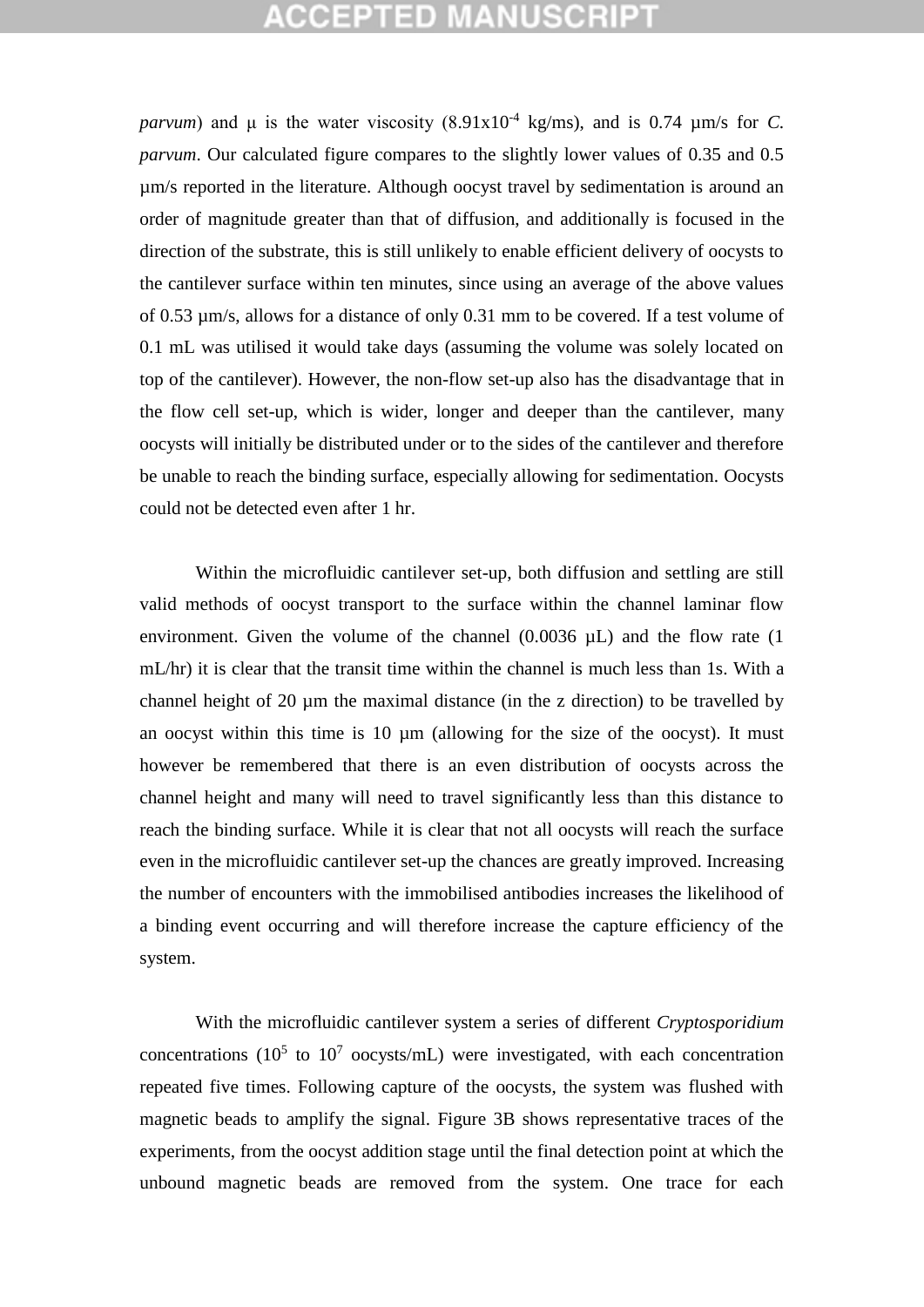concentration is shown along with a reference sample where no *Cryptosporidium* was added. As the magnetic beads flow through the system little difference is observed between the different samples. However, upon rinsing of the magnetic beads from the system the reference sample returns to zero, whereas for the oocyst samples magnetic beads remain bound to oocysts within the system and can be utilised to determine the *Cryptosporidium* concentration in the sample. In short, Figure 3B illustrates that quantitative detection of oocysts can occur within the range  $10^5$  to  $10^7$  oocysts/mL.

 The results of all five experiments have been averaged and are presented in Figure 4. The results indicate a linear relationship ( $\mathbb{R}^2 = 0.96$ ) confirming detection in the range  $10^5$  to  $10^7$  oocysts/mL. The upper limit of  $10^7$  oocysts/mL was the highest concentration tested in this set-up and could potentially be extended. This is limited by the space for oocyst binding within the microchannel. Interestingly, a calculation of the maximum coverage of the microchannel area revealed that it would be saturated with  $\sim 1x10^6$  oocysts, using an oocyst diameter of 5 $\mu$ m, a channel area of 18 mm<sup>2</sup> (assuming oocysts only bind to the immobilised antibody and not to other channel surfaces) and assuming a maximum close-packing of 74%. This calculation reveals that although the use of the microchannel improves the capture efficiency, the system still misses some oocysts. By decreasing the flow rate more time would be available for oocysts to bind within the channel, thus increasing the sensitivity. There is thus a trade-off between reaching highly sensitive detection limits and achieving a reasonable throughput/detection time, which is a recurring challenge for biosensor system for waterborne pathogens.

For practical applications, achieving a low limit of detection is the critical parameter. Lower concentrations were found not to yield a measurable response. While the sensitivity of the approach is comparable to the  $1x10<sup>5</sup>$  oocysts/mL detection limit reported for QCM-D detection of this parasite (Poitras 2009), lower concentrations have been determined, by Mutharasan and colleagues (Campbell 2008), with a macrocantilever set-up. However, this operates with a recirculating flow system, which could potentially also increase the capture efficiency of the microcantilever sensor. Additionally, sensitivity could be improved by increasing the magnetic bead concentration or utilising a more powerful magnet.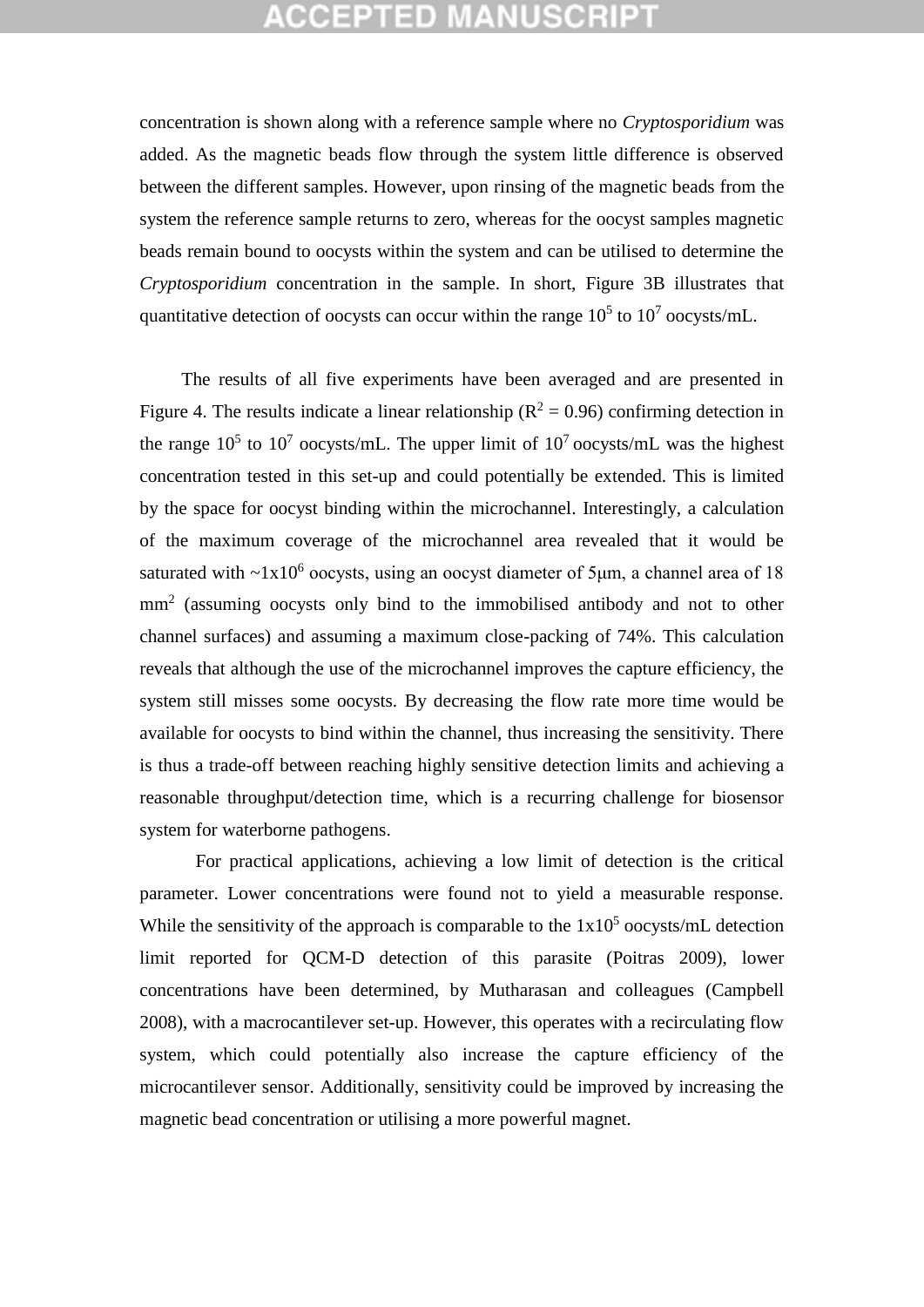#### **Conclusions**

The results in this paper represent the first example of a microfluidic microcantilever sensor fabricated in polyimide. Using polymer materials to manufacture the system is an advance over previous work, allowing for cheap and easy fabrication, resulting in cheap sensors which can be rapidly produced. A further advantage of this approach relates to the effective sample delivery enabled by confining the sample to a narrow layer above the cantilever surface. Transport of the analyte of interest to the capture region is often the time-limiting step and this design offers a mechanism of effective surface delivery. This is likely to prove advantageous for applications detecting rare analytes as well as in applications where very small samples are to be processed. For larger samples throughput within the microfluidic channels is potential challenge though parallelisation is an option to overcome this possible limitation. Future work could incorporate cantilever sensors on the ends of optical fibres moving towards a miniaturised portable system [\[20\]](#page-13-4).

Furthermore, this paper has applied the system for the detection of the problematic waterborne protozoan parasite *Cryptosporidium*, demonstrating sensitivities comparable to existing literature reports and particularly showing greater sensitivity than QCM. Future work will concentrate on the optimisation of the system as well as developments in the immobilisation chemistry and the sample pre-processing to deliver even lower limit of detection, suitable for real-world application of this technology to waterborne pathogen detection.

#### **Acknowledgements**

HB would like to acknowledge the Royal Academy of Engineering/EPSRC for her Fellowship.

#### **References**

- <span id="page-11-0"></span>1. Liu, D. and W. Shu, *Microcantilever Biosensors: Probing Biomolecular Interactions at the Nanoscale* Current Organic Chemistry, 2011. **15**(4): p. 477- 485.
- 2. Goeders, K.M., J.S. Colton, and L.A. Bottomley, *Microcantilevers: Sensing Chemical Interactions via Mechanical Motion.* Chemical Reviews, 2008. **108**: p. 522-542.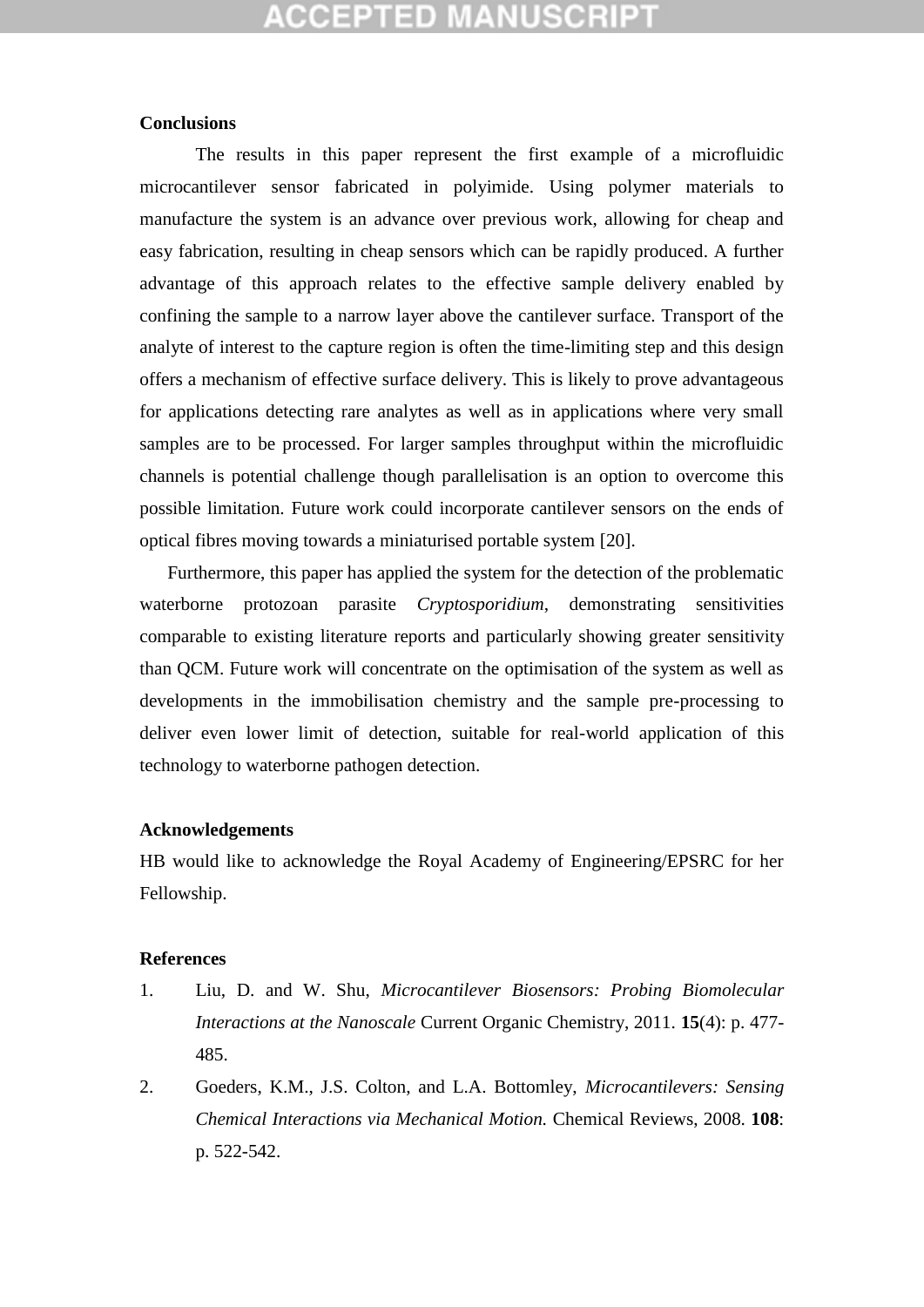### CCEPTED M

- 3. Takahashi, H., et al., *Differential pressure sensor using a piezoresistive cantilever.* Journal of Micromechanics and Microengineering, 2012. **22**: p. 055015.
- 4. Rasmussen, P.A., A.V. Grigorov, and A. Boisen, *Double sided surface stress cantilever sensor.* Journal of Micromechanics and Microengineering, 2005. **15**: p. 1088.
- <span id="page-12-0"></span>5. Burg, T.P., et al., *Weighing of biomolecules, single cells and single nanoparticles in fluid.* Nature, 2007. **446**(7139): p. 1066-1069.
- <span id="page-12-1"></span>6. Squires, T.M., R.J. Messinger, and S.R. Manalis, *Making it stick: convection, reaction and diffusion in surface-based biosensors.* Nat Biotechnol, 2008. **26**(4): p. 417-426.
- <span id="page-12-2"></span>7. Liju, Y., *Dielectrophoresis assisted immuno-capture and detection of foodborne pathogenic bacteria in biochips.* Talanta, 2009. **80**(2): p. 551-558.
- <span id="page-12-3"></span>8. Johansson, A., et al., *SU-8 cantilever sensor system with integrated readout.* Sensors and Actuators A: Physical, 2005. **123**: p. 111-115.
- <span id="page-12-4"></span>9. Calleja, M., et al., *Polymeric mechanical sensors with piezoresistive readout integrated in a microfluidic system* in *Microtechnologies for the New Millennium 2003*. 2003: 7th lnternational Conference on Miniaturized Chemical and Biochemlcal Analysts Systems
- <span id="page-12-5"></span>10. Ricciardi, C., et al., *Integration of microfluidic and cantilever technology for biosensing application in liquid environment.* Biosensors and Bioelectronics, 2010. **26**(4): p. 1565-1570.
- <span id="page-12-6"></span>11. Okhuysen, P.C., et al., *Virulence of three distinct Cryptopsoridium parvum isolates for healthy adults.* Infectious Diseases, 1999. **180**: p. 1275-1281.
- <span id="page-12-7"></span>12. King, B.J. and P.T. Monis, *Critical processes affecting Cryptosporidium oocyst survival in the environment.* Parasitology, 2007. **134**: p. 309-323.
- <span id="page-12-8"></span>13. Bridle, H., et al., *Detection of Cryptosporidium in miniaturised fluidic devices.* Water Research, 2012. **46**(6): p. 1641-1661.
- <span id="page-12-9"></span>14. Poitras, C., J. Fatisson, and N. Tufenkji, *Real-time microgravimetric quantification of Cryptosporidium parvum in the presence of potential interferents.* Water Research, 2009. **43**(10): p. 2631-2638.
- <span id="page-12-10"></span>15. Campbell, G.A. and R. Mutharasan, *Near real-time detection of Cryptosporidium parvum oocyst by IgM-functionalized piezoelectric-excited*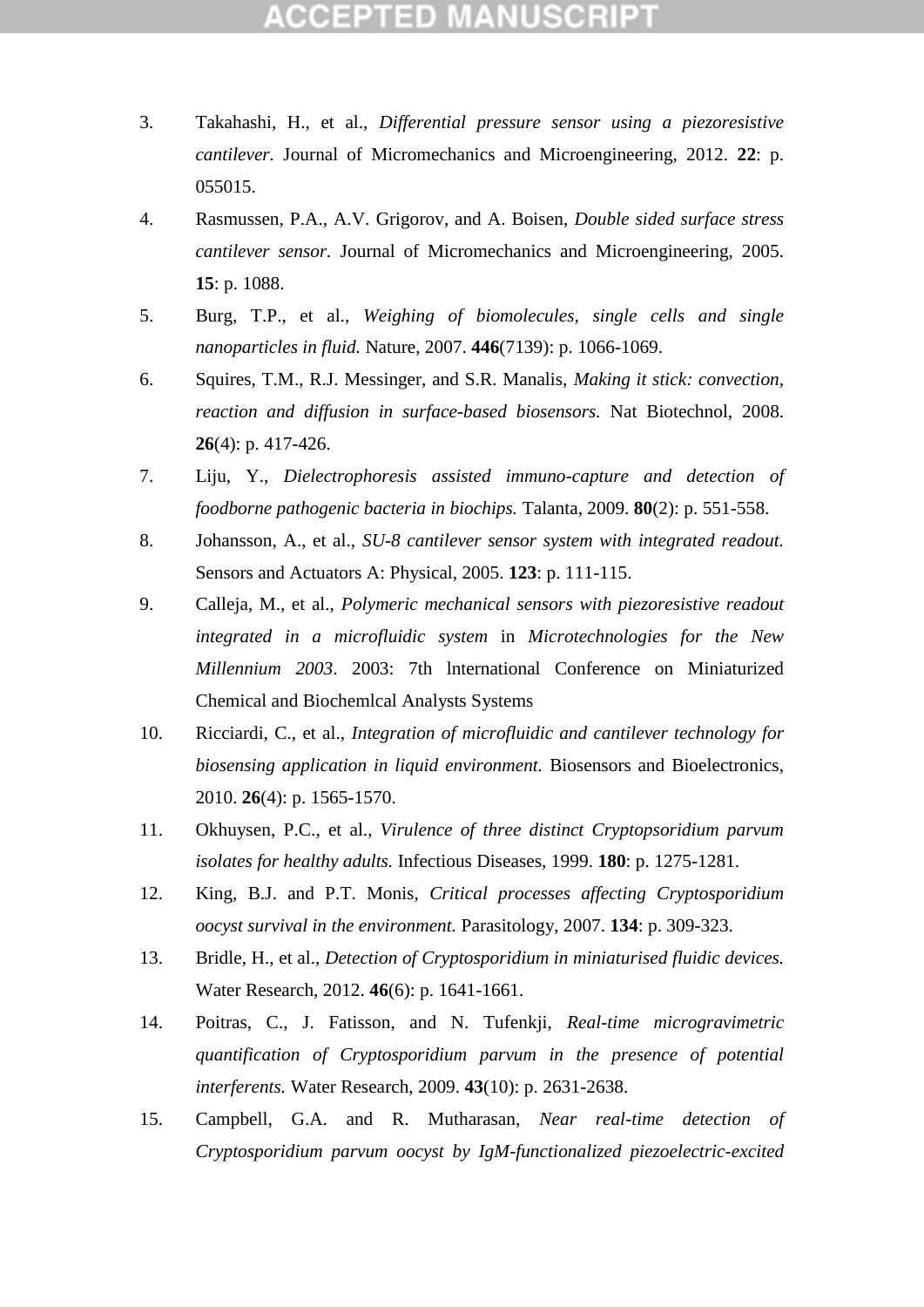*millimeter-sized cantilever biosensor.* Biosensors and Bioelectronics, 2008. **23**(7): p. 1039-1045.

- <span id="page-13-0"></span>16. Gavriilidou, D. and H. Bridle, *Comparison of immobilisation strategies for Cryptosporidium parvum immunosensors.* Biochemical Engineering Journal, 2012. **68**: p. 231-235.
- <span id="page-13-1"></span>17. LongoG, et al., *Rapid detection of bacterial resistance to antibiotics using AFM cantilevers as nanomechanical sensors.* Nat Nano, 2013. **8**(7): p. 522- 526.
- <span id="page-13-2"></span>18. Gervaise, P. and P. Molin, *The role of water in solid-state fermentation.* Biochemical Engineering Journal, 2003. **13**: p. 85-101.
- <span id="page-13-3"></span>19. Yiantsios, S.G. and A.J. Karabelas, *Deposition of micron-sized particles on flat surfaces: effects of hydrodynamic and physicochemical conditions on particle attachment efficiency.* Chemical Engineering Science, 2003. **58**(14): p. 3105-3113.
- <span id="page-13-4"></span>20. Albri, F., et al., *Laser machining of sensing components on the end of optical fibres.* Journal of Micromechanics and Microengineering, 2012. **23**(4): p. 045021.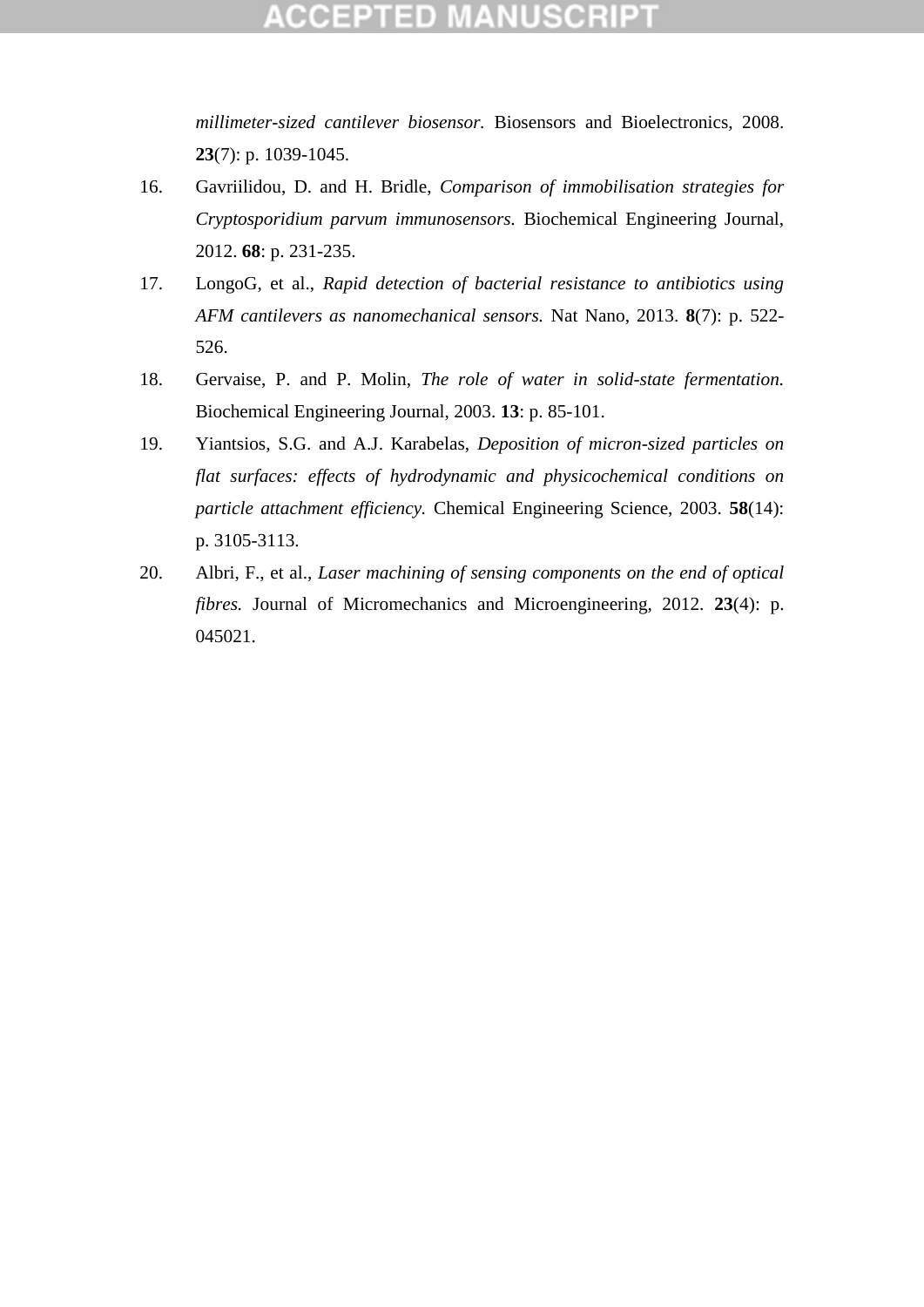#### ופ CC D



Figure 1.Scheme of integrated microfluidic microcantilever sensor. A) Schematic of the fabrication process. B) Layout of the microfluidic channel on the cantilever. C) Cantilever set-up. The numbers refer to: 1) the gravity-fed sample input system; 2) the rotary valve for switching between solutions; 3) insulating box; 4) optical table; 5) cantilever system; 6) sample waste outlet; 7) laser diode; 8) microscope with digital CCD camera; 9) position sensitive diode (PSD). D) Operation of the cantilever sensor with the magnet.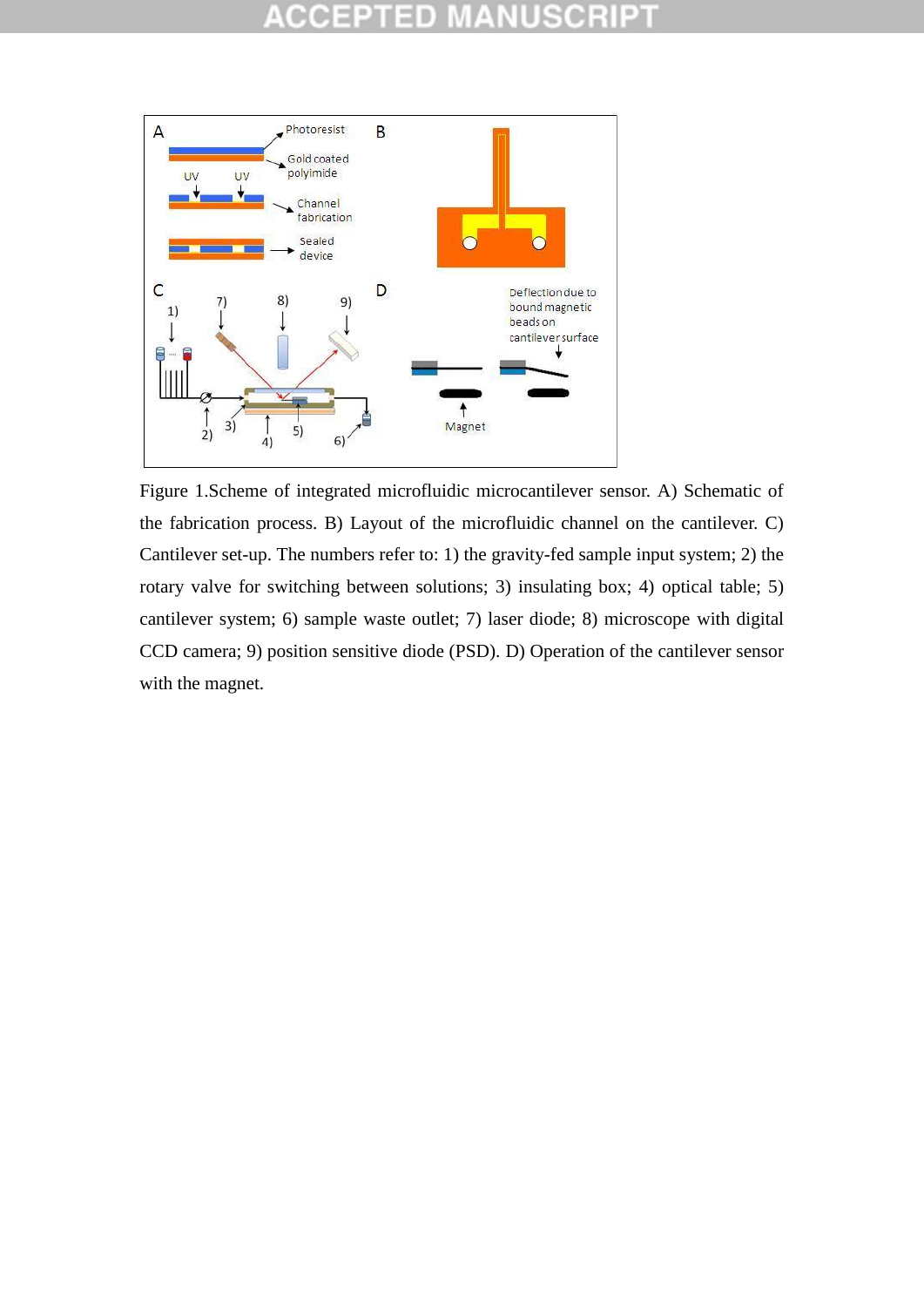### CEPTED

![](_page_15_Picture_1.jpeg)

Figure 2. Cantilever characterisation. Optical microscope images of fabricated microchannels on microcantilevers. A) A fabricated array of microfluidic cantilevers all cut from one piece of patterned polyimide. Different channel lengths are demonstrated here to show the fabrication can be easily controlled to produce cantilevers of different lengths. The dimensions illustrated here show that the cantilever is 315 µm wide. B) A close up image of a single cantilever channel of the dimensions utilised in this article. The microchannel structure can be clearly observed. The red scale bar shown in the image is 300 µm.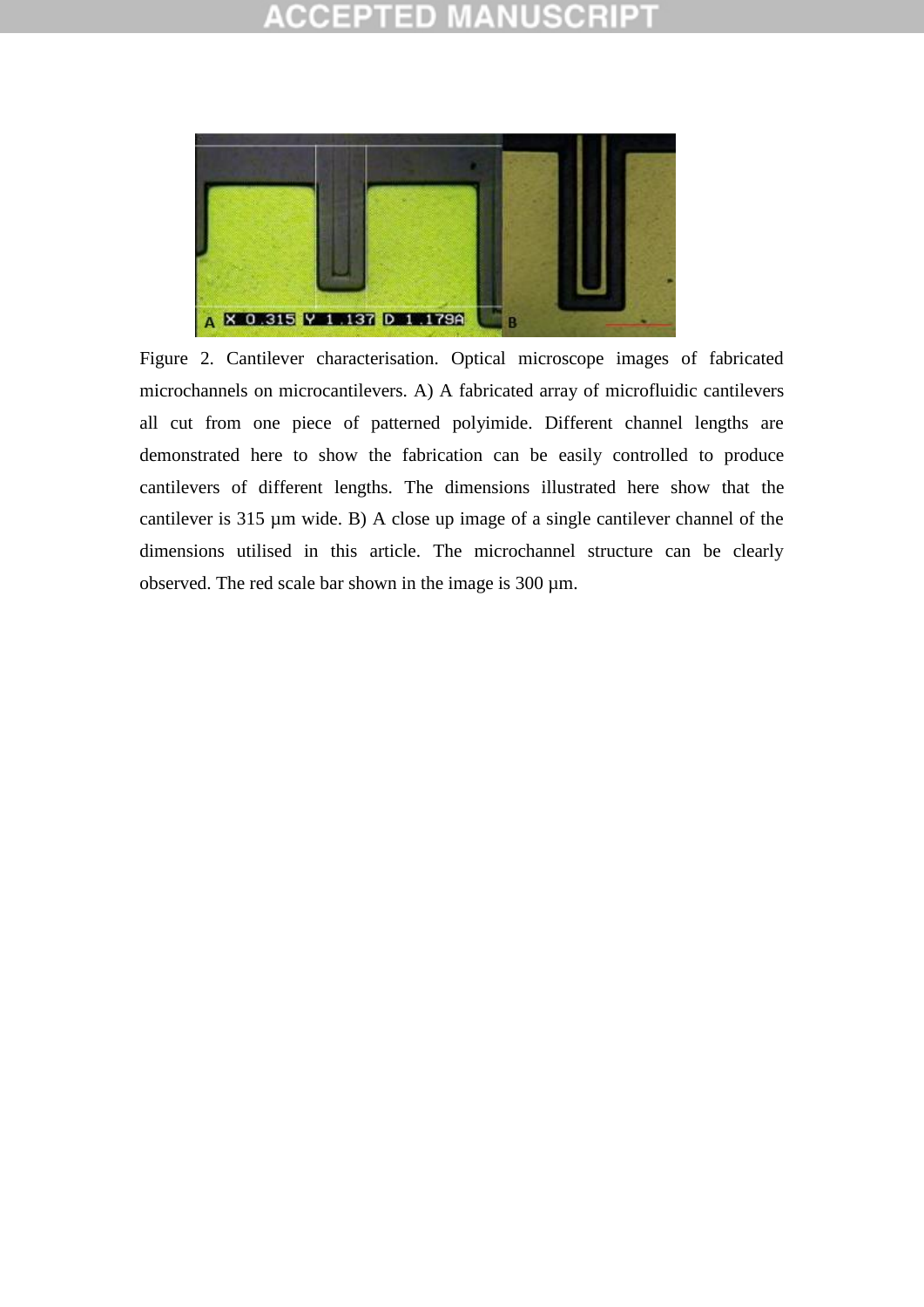![](_page_16_Figure_1.jpeg)

Figure 3. Cantilever detection of waterborne pathogens. A) Schematic illustrating the functionalisation of the cantilever to detect *Cryptopsoridium* oocysts and the addition of magnetic beads which enables enhancement of the detection signal. B) Detection of oocysts at a range of different concentrations ranging from a control sample of zero to a set of concentrations from  $1x10^5$  to  $1x10^7$  oocysts. Initially the oocysts solution is passed through the cantilever microchannel and although binding takes place this is insufficient to trigger cantilever bending. After the introduction of the sample a brief rinsing step with PBS is applied. Subsequently, magnetic beads are passed through the channel (at this stage where the beads are incubated in the channel little difference is observed between different oocyst concentrations) and finally the channel is rinsed with buffer removing any unbound beads. In the final stage of the results curve, the measurement of deflection indicates the amount of bound microbeads, and therefore also the concentration of oocysts within the cantilever channel, and it is clear that the biosensor can distinguish between different concentrations of pathogen.